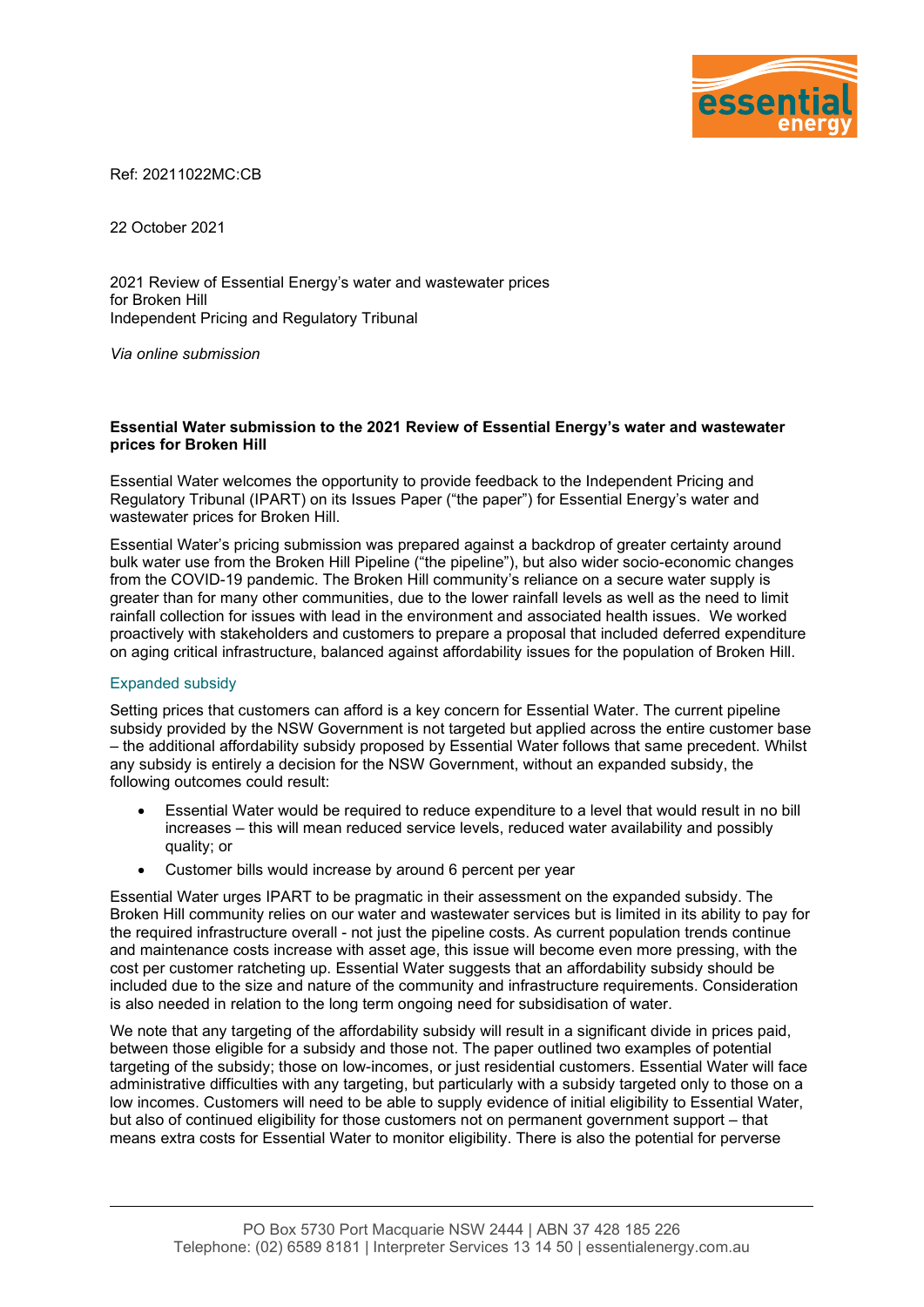outcomes with the significant water discount becoming possibly an incentive to remain on low income support longer than necessary.

Whilst the application of higher prices to the cohort of all non-residential customers would be relatively easier to administer, the Broken Hill business community is likely to pass on these higher prices to their customers in various forms – ultimately leading to all customers paying more in the long run. The costs of everyday goods and services in this community are already higher than many other areas in NSW, due to high transportation costs, and lower competition.

If IPART intend to recommend progressing with the targeting of an expanded subsidy, then significant community engagement will be needed as it fundamentally changes the impact on subsets of customers, from that proposed by Essential Water.

## Longer review period

Essential Water proposed a longer review period of five years, which aligns with that also proposed by Water NSW in their pricing submission. The current regulatory period of three years is too short a time to show any progress against a determination, particularly when preparation for the next review begins close to two years in advance. We note that IPART is reviewing its regulatory framework for water, with a view to setting a standard six year price review term (with a mid-period check). A longer period of time between reviews is welcome, as it reduces regulatory costs and ensures the business can focus on delivering anticipated outcomes for customers.

## Cost pass-throughs

With a longer term, however, comes a higher risk that the external environment changes significantly from forecasts used to set prices/revenue. The ability to pass through higher or lower costs of genuinely unforeseen, material, external events, that may impact a business over the longer price review period, is very important and is in the long term interests of customers. The Australian Energy Regulator (AER) uses cost pass-through events included in the National Electricity Rules. Any use of a cost pass-through, however, is based on:

- a specific approved event occurring
- the additional associated costs being material (such as a 1% variance to allowed revenue for a year)
- thorough assessment of the costs being claimed, to ensure that they are only related to the event and have been prudently and efficiently spent.

The AER review the application and only approve the values that it considers reasonable and justified – there is no assurance of cost recovery regardless of the utility's actions.

Essential Energy has recent experience of this. The 2019-20 NSW bushfires will cost the electricity business \$75 million. This amount has been claimed as a cost pass-through, as 'natural disaster' was an approved event in our 2019-24 determination. We had to prove it was material - we spent nearly 6 percent of the 2019-20 revenue allowance in responding to the event and restoring the network. From an insurance point of view, the poles and wires are not insured due to difficulty in sourcing coverage this is consistent with other distributors. The cost pass-through mechanism allows the possible cost of an event to be recouped, only if it occurs. This compares to the certainty of customers paying excessive insurance premiums built into much higher network charges. The AER has stated that it considers that this type of risk trade-off decision making to be prudent and efficient.

IPART's paper does not reflect on the symmetrical nature of a cost pass-through mechanism, which works for events that could result in price increases or price decreases. An example of where a price decrease could be passed through, could be the abolition of, say, a payroll tax.

Essential Water suggests that if IPART does agree to include any cost pass-through events, that any subsequently claimed and approved value should be included as part of a true-up in the next regulatory period, to eliminate intra-period price changes. We refer to our 18 October 2021 submission to IPART on Encouraging Innovation for further discussion on the use of cost pass-throughs for risk mitigation.